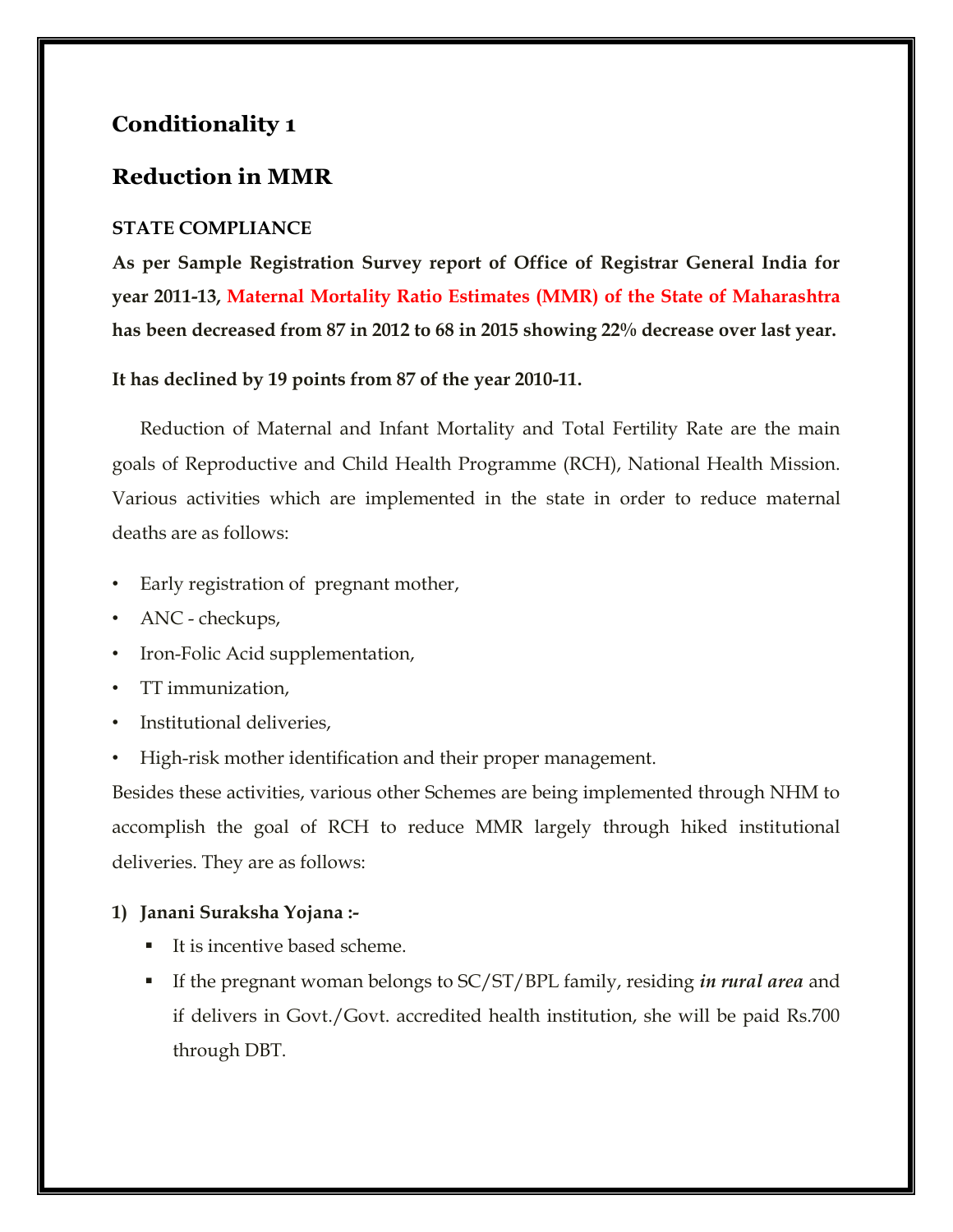- If the pregnant woman belongs to SC/ST/BPL family, *residing in urban area* and if delivers in Govt. /Govt. accredited health institution she will be paid Rs.600 through DBT.
- If the pregnant woman belongs to BPL family and if she delivered at home then Rs. 500/- is paid within 7 days from date of delivery by DBT.
- In case of emergency if pregnant woman belonging to SC/ST/BPL family has taken treatment at JSY accredited hospital and undergone LSCS then expenditure up to Rs 1500/- is paid to beneficiary.

## **2) Janani Shishu Suraksha Karyakram :-**

- Under Janani Shishu Suraksha Karyakram free entitlements are provided to pregnant / delivered mothers up to 42 days after delivery and sick infants up to the age of 1 year.
- Following services are given free to the beneficiary :-
	- $\checkmark$  To and Fro transport services,
	- $\checkmark$  Diet services to mothers (3 days for normal deliveries and 7 days for C section),
	- $\checkmark$  Zero user fees.
	- $\checkmark$  Deliveries and C section,
	- $\checkmark$  Diagnostics and Medicines, and
	- $\checkmark$  Blood Transfusion (if needed).

### **3) Human development programme :-**

In this program Payment of Rs. 4,000/- to pregnant mothers (SC/ST/BPL) in the 7th to 9th month in favor of loss of wages (Excluding Bhandara& Amravati – In this Districts Indira Gandhi Matrutva Sahyog Yojana is implemented).

### **4) Matrutva Anudan Yojana:-**

- This scheme is implemented in 16 tribal districts of Maharashtra under Navsanjeevani Scheme since 1997-98.
- A pregnant women is paid Rs. 400 /- during pregnancy in cash and Rs. 400/- in kind for medicines required during pregnancy.
- The eligibility criteria for beneficiary are pregnant woman having up to 2 live children.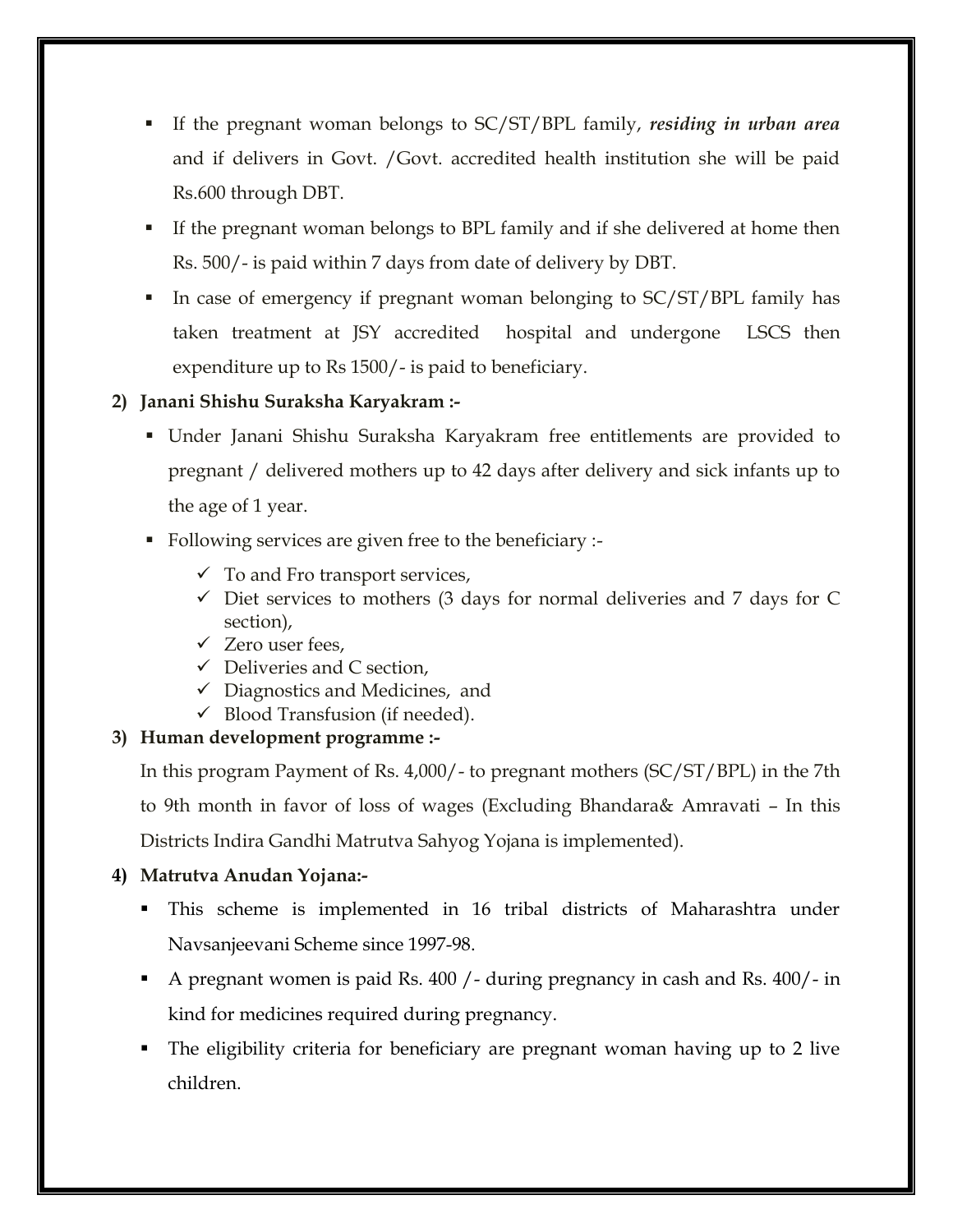#### **5) Delivery Point Mapping:-**

- Delivery points in the state are mapped into L1, L2 and L3 facilities as per GoI guidelines based on Population and Time to Care criteria's. As per mapping total existing or proposed L1, L2 & L3 delivery points in the Rural area are 3022, 1360 & 214 also 19, 35 and 105 from corporation area respectively. Total L1 =3041, L2=1395 and L3=319 .However As per mid year 2016 population of the State (120631413), 225 level 3 facilities are required. Hence 184 facilities from rural and 41 facilities from corporation are selected.
- To make proposed L1, L2 & L3 delivery points optimally functional, regular review & monitoring on monthly and quarterly basis is being done from state level.
- Operationalization of blood storage units wherever not functional at identified L3 delivery points is in process.
- **6) Maternal death review:-**
	- Each maternal death either in facility or community has been got reviewed and the contributing factors are addressed effectively.

The gains made through increased institutional deliveries are being further enhanced by addressing the process of facility based obstetric and neonatal care supported by better tracking as well as continuum of care.